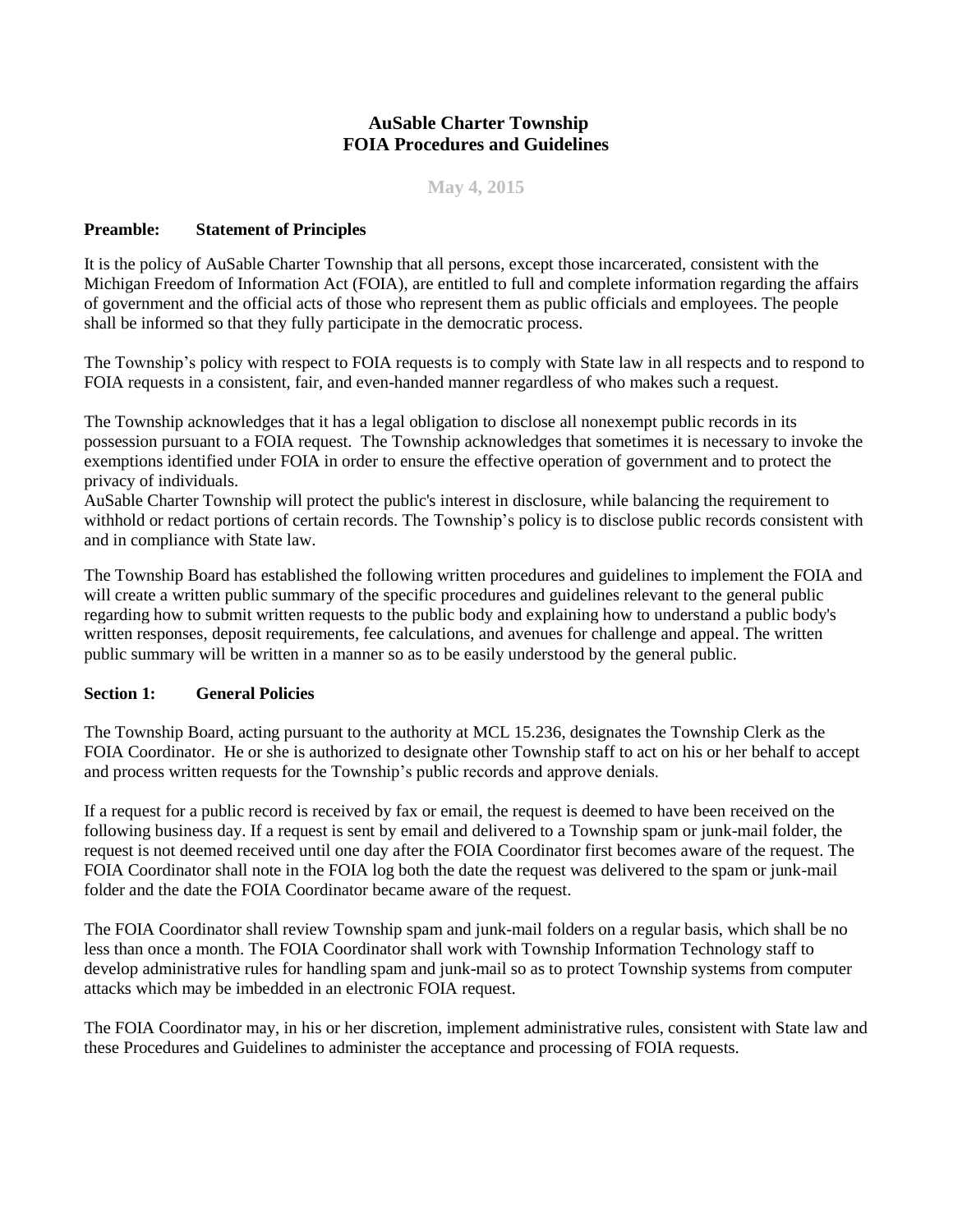The Township is not obligated to create a new public record or make a compilation or summary of information which does not already exist. Neither the FOIA Coordinator nor other Township staff is obligated to provide answers to questions contained in requests for public records or regarding the content of the records themselves. The FOIA Coordinator shall keep a copy of all written requests for public records received by the Township on file for a period of at least one year.

The Township will make this Procedures and Guidelines document and the Written Public Summary publicly available without charge. If it does not, the Township cannot require deposits or charge fees otherwise permitted under the FOIA until it is in compliance.

A copy of this Procedures and Guidelines document and the Township's Written Public Summary must be publicly available by providing free copies both in the Township's response to a written request and upon request by visitors at the Township's office.

This Procedures and Guidelines document and the Township's Written Public Summary will be maintained on the Township's website at: www.ausabletownship.net, so a link to those documents will be provided in lieu of providing paper copies of those documents.

## **Section 2: Requesting a Public Record**

No specific form to submit a request for a public record is required. However the FOIA Coordinator may make available a FOIA Request Form for use by the public.

Requests to inspect or obtain copies of public records prepared, owned, used, possessed or retained by the Township may be submitted on the Township's FOIA Request Form, in any other form of writing (letter, fax, email, etc.), or by verbal request.

Verbal requests for records may be documented by the Township on the Township's FOIA Request Form.

If a person makes a verbal, non-written request for information believed to be available on the Township's website, where practicable and to the best ability of the employee receiving the request, shall be informed of the pertinent website address.

A request must sufficiently describe a public record so as to enable Township personnel to identify and find the requested public record.

Written requests for public records may be submitted in person or by mail to any Township office. Requests may also be submitted electronically by fax and email. Upon their receipt, requests for public records shall be promptly forwarded to the FOIA Coordinator for processing.

A person may request that public records be provided on non-paper physical media, emailed or other otherwise provided to him or her in digital form in lieu of paper copies. The Township will comply with the request only if it possesses the necessary technological capability to provide records in the requested non-paper physical media format.

A person may subscribe to future issues of public records that are created, issued or disseminated by AuSable Township on a regular basis. A subscription is valid for up to 6 months and may be renewed by the subscriber.

A person serving a sentence of imprisonment in a local, state or federal correctional facility is not entitled to submit a request for a public record. The FOIA Coordinator will deny all such requests.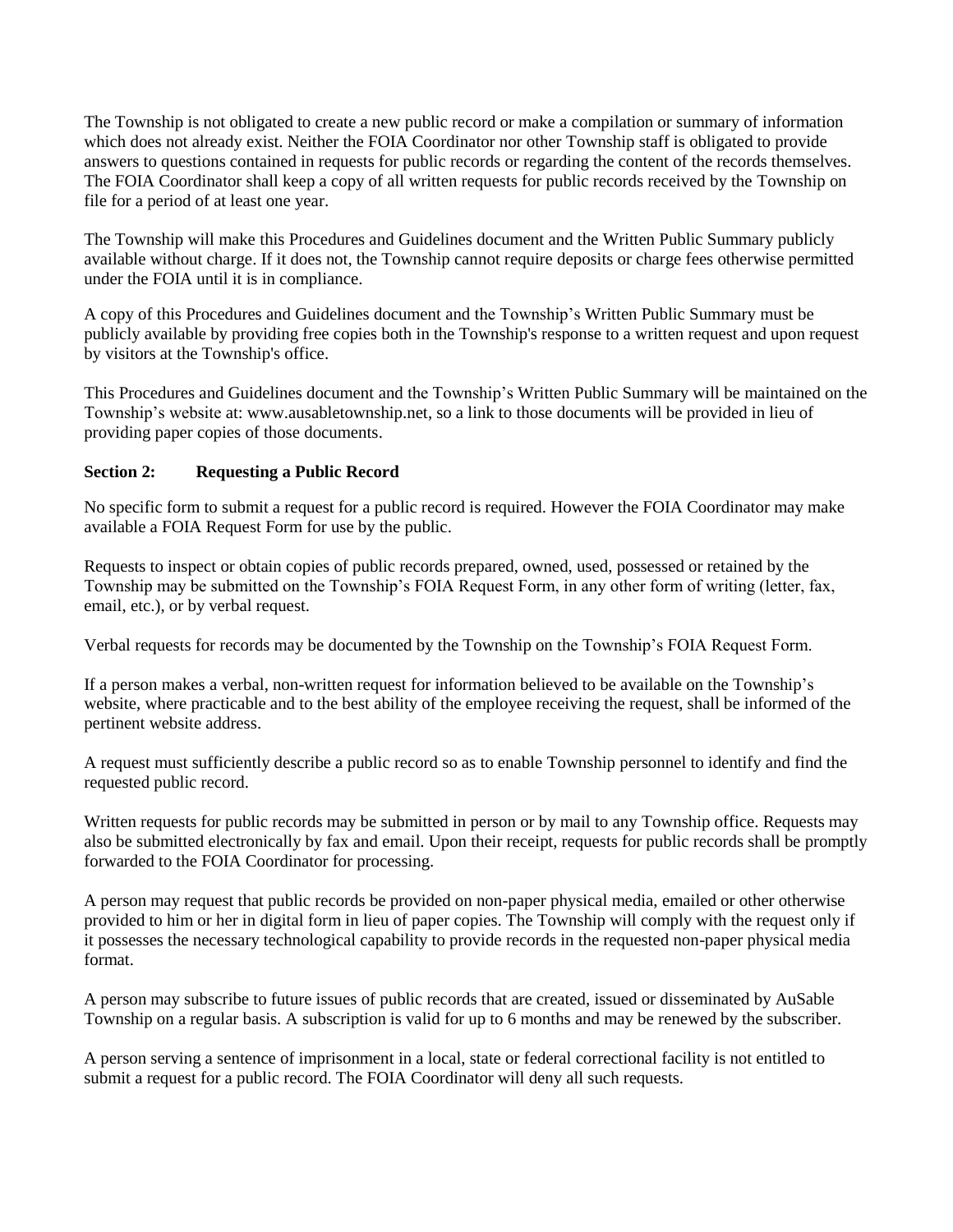### **Section 3: Processing a Request**

Unless otherwise agreed to in writing by the person making the request, the Township will issue a response within 5 business days of receipt of a FOIA request. If a request is received by fax, email or other electronic transmission, the request is deemed to have been received on the following business day.

The Township will respond to a request in one of the following ways:

- Grant the request.
- Issue a written notice denying the request.
- Grant the request in part and issue a written notice denying in part the request.
- Issue a notice indicating that due to the nature of the request the Township needs an additional 10 business days to respond for a total of no more than 15 business days. Only one such extension is permitted.
- Issue a written notice indicating that the public record requested is available at no charge on the Township's website.

#### *When a request is granted:*

If the request is granted, or granted in part, the FOIA Coordinator will require that payment be made in full for the allowable fees associated with responding to the request before the public record is made available.

The FOIA Coordinator shall provide a detailed itemization of the allowable costs incurred to process the request to the person making the request.

A copy of these Procedures and Guidelines and the Written Public Summary will be provided to the requestor free of charge with the response to a written request for public records\*, provided however, that because these Procedures and Guidelines, and the Written Public Summary are maintained on the Township's website at: www.ausabletownship.net, a link to the Procedures and Guidelines and the Written Public Summary will be provided in lieu of providing paper copies of those documents.

If the cost of processing a FOIA request is \$50 or less, the requester will be notified of the amount due and where the documents can be obtained.

If the cost of processing a FOIA request is expected to exceed \$50 based on a good-faith calculation, or if the requestor has not paid in full for a previously granted request, the Township will require a good-faith deposit pursuant to Section 4 of this policy before processing the request.

In making the request for a good-faith deposit the FOIA Coordinator shall provide the requestor with a detailed itemization of the allowable costs estimated to be incurred by the Township to process the request and also provide a best efforts estimate of a time frame it will take the Township to provide the records to the requestor. The best efforts estimate shall be nonbinding on the Township, but will be made in good faith and will strive to be reasonably accurate, given the nature of the request in the particular instance, so as to provide the requested records in a manner based on the public policy expressed by Section 1 of the FOIA.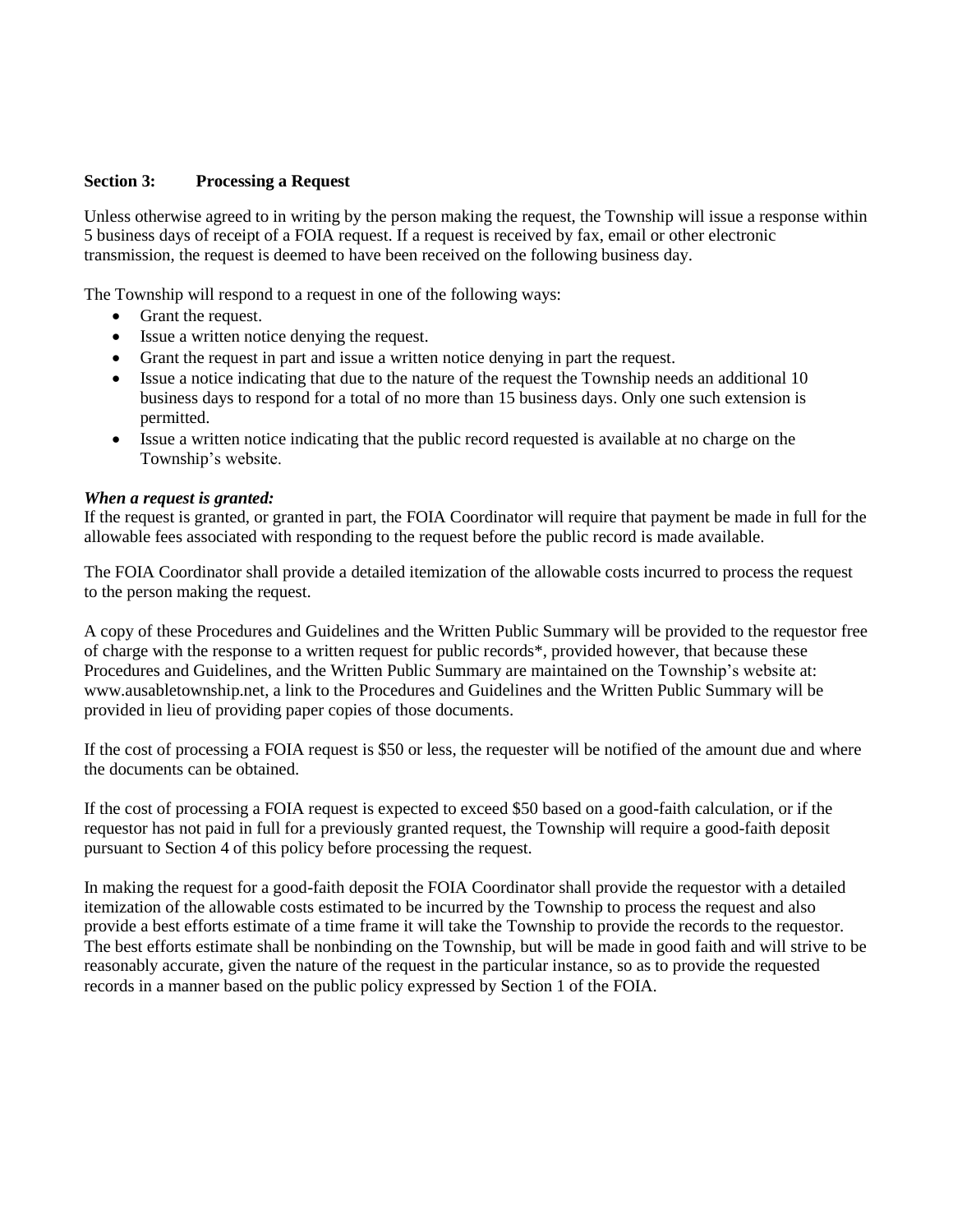## *When a request is denied or denied in part:*

If the request is denied or denied in part, the FOIA Coordinator will issue a Notice of Denial which shall provide in the applicable circumstance:

- An explanation as to why a requested public record is exempt from disclosure; or
- A certificate that the requested record does not exist under the name or description provided by the requestor, or another name reasonably known by the Township; or
- An explanation or description of the public record or information within a public record that is separated or deleted from the public record; and
- An explanation of the person's right to submit an appeal of the denial to either the office of the Mayor or seek judicial review in the Iosco County Circuit Court; and
- An explanation of the right to receive attorneys' fees, costs, and disbursements as well actual or compensatory damages, and punitive damages of \$1,000, should they prevail in Circuit Court.
- The Notice of Denial shall be signed by the FOIA Coordinator.

If a request does not sufficiently describe a public record, the FOIA Coordinator may, in lieu of issuing a Notice of Denial indicating that the request is deficient, seek clarification or amendment of the request by the person making the request. Any clarification or amendment will be considered a new request subject to the timelines described in this Section.

## *Requests to inspect public records:*

The Township shall provide reasonable facilities and opportunities for persons to examine and inspect public records during normal business hours. The FOIA Coordinator is authorized to promulgate rules regulating the manner in which records may be viewed so as to protect Township records from loss, alteration, mutilation or destruction and to prevent excessive interference with normal Township operations.

### *Requests for certified copies:*

The FOIA Coordinator shall, upon written request, furnish a certified copy of a public record at no additional cost to the person requesting the public record.

### **Section 4: Fee Deposits**

If the fee estimate is expected to exceed \$50.00 based on a good-faith calculation, the requestor will be asked to provide a deposit not exceeding one-half of the total estimated fee.

If a request for public records is from a person who has not paid the Township in full for copies of public records made in fulfillment of a previously granted written request, the FOIA Coordinator will require a deposit of 100% of the estimated processing fee before beginning to search for a public record for any subsequent written request by that person when all of the following conditions exist:

- The final fee for the prior written request is not more than 105% of the estimated fee;
- The public records made available contained the information sought in the prior written request and remain in the Township's possession;
- The public records were made available to the individual, subject to payment, within the time frame estimated by the Township to provide the records;
- Ninety (90) days have passed since the FOIA Coordinator notified the individual in writing that the public records were available for pickup or mailing;
- The individual is unable to show proof of prior payment to the Township; and
- The FOIA Coordinator has calculated a detailed itemization that is the basis for the current written request's increased estimated fee deposit.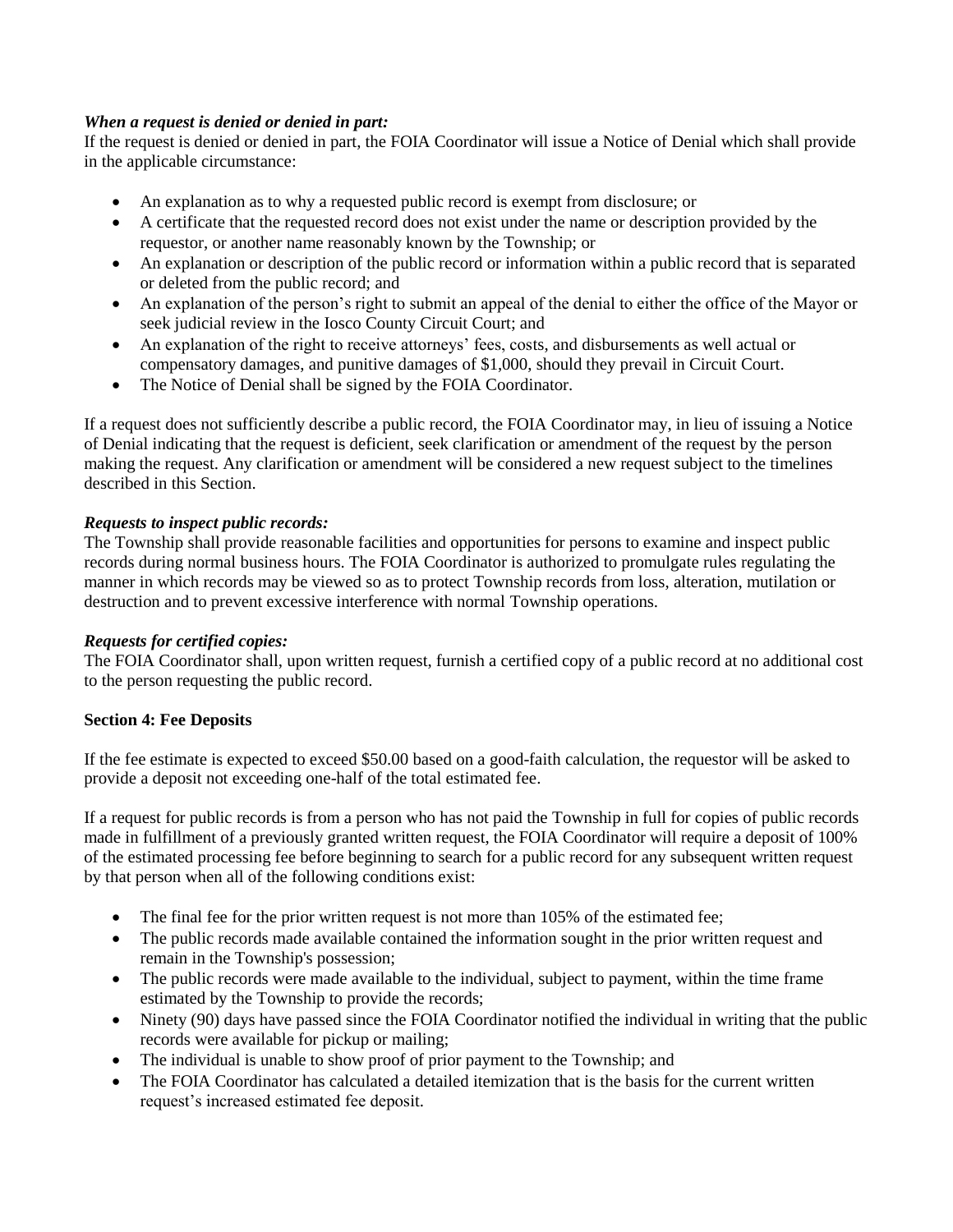The FOIA Coordinator will not require an increased estimated fee deposit if any of the following apply:

- The person making the request is able to show proof of prior payment in full to the Township;
- The Township is subsequently paid in full for the applicable prior written request; or
- Three hundred sixty five (365) days have passed since the person made the request for which full payment was not remitted to the Township.

## **Section 5: Calculation of Fees**

A fee may be charged for the labor cost of copying/duplication.

A fee will *not* be charged for the labor cost of search, examination, review and the deletion and separation of exempt from nonexempt information *unless* failure to charge a fee would result in unreasonably high costs to the Township because of the nature of the request in the particular instance, and the Township specifically identifies the nature of the unreasonably high costs.

Costs for the search, examination review, and deletion and separation of exempt from non-exempt information are "unreasonably high" when they are excessive and beyond the normal or usual amount for those services (Attorney General Opinion 7083 of 2001) compared to the costs of the township's usual FOIA requests, not compared to the township's operating budget. (*Bloch v. Davison Community Schools*, Michigan Court of Appeals, Unpublished, April 26, 2011)

The following factors shall be used to determine an unreasonably high cost to the Township:

- Volume of the public record requested
- Amount of time spent to search for, examine, review and separate exempt from non-exempt information in the record requested.
- Whether the public records are from more than one Township department or whether various Township offices are necessary to respond to the request.
- The available staffing to respond to the request.
- Any other similar factors identified by the FOIA Coordinator in responding to the particular request.

The Michigan FOIA statute permits the Township to charge for the following costs associated with processing a request:

- Labor costs associated with copying or duplication, which includes making paper copies, making digital copies, or transferring digital public records to non-paper physical media or through the Internet.
- Labor costs associated with searching for, locating and examining a requested public record, when failure to charge a fee will result in unreasonably high costs to the Township.
- Labor costs associated with a review of a record to separate and delete information exempt from disclosure, when failure to charge a fee will result in unreasonably high costs to the Township.
- The cost of copying or duplication, not including labor, of paper copies of public records. This may include the cost for copies of records already on the township's website if you ask for the township to make copies.
- The cost of computer discs, computer tapes or other digital or similar media when the requester asks for records in non-paper physical media. This may include the cost for copies of records already on the township's website if you ask for the township to make copies.
- The cost to mail or send a public record to a requestor.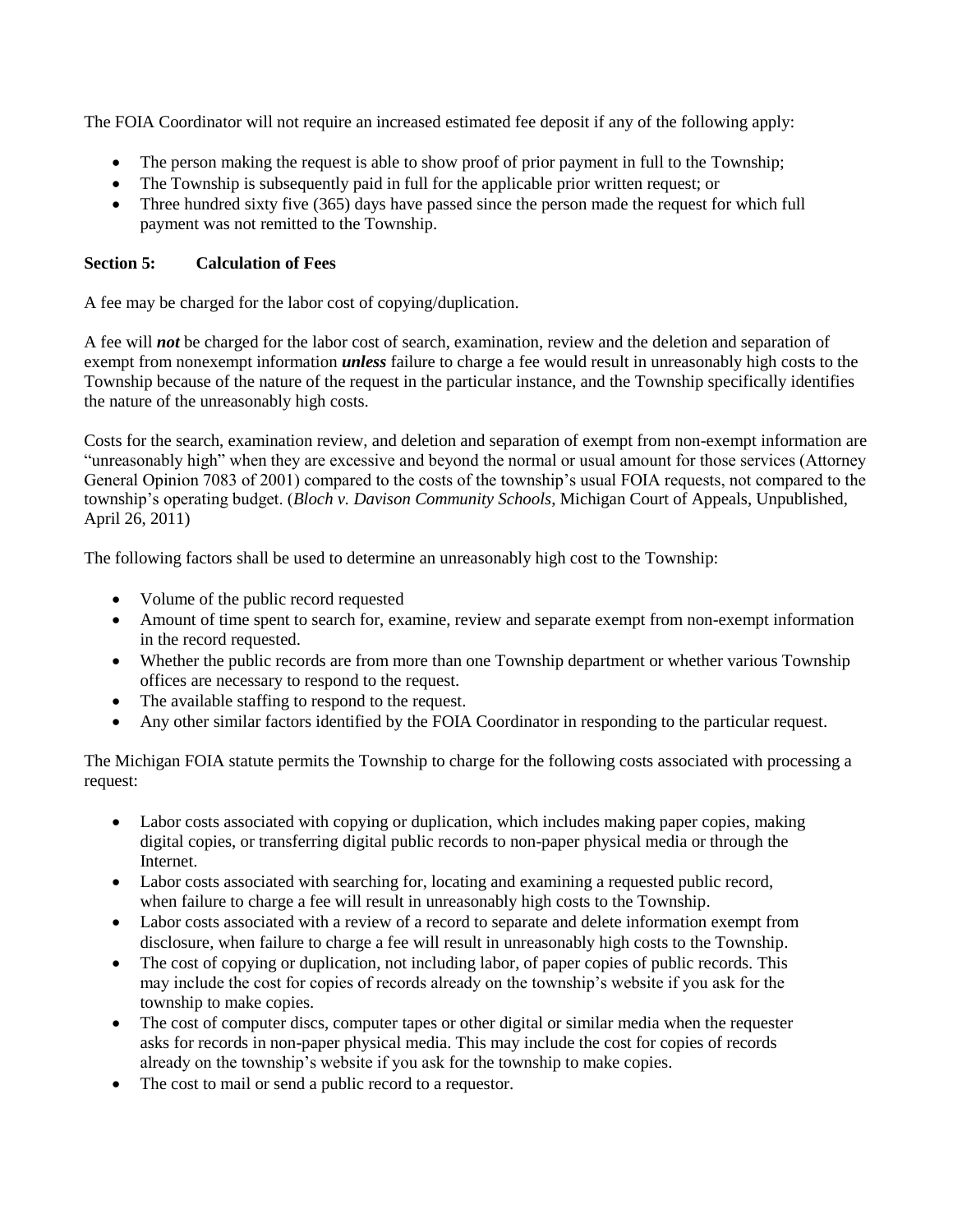Labor costs will be calculated based on the following requirements:

- All labor costs will be estimated and charged in 15-minute increments, with all partial time increments rounded down. If the time involved is less than 15 minutes, there will be no charge.
- Labor costs will be charged at the hourly wage of the lowest-paid Township employee capable of doing the work in the specific fee category, regardless of who actually performs work.
- Labor costs will also include a charge to cover or partially cover the cost of fringe benefits.
- The Township may add up to 50% to the applicable labor charge amount to cover or partially cover the cost of fringe benefits, but in no case may it exceed the actual cost of fringe benefits.
- Overtime wages will not be included in labor costs unless agreed to by the requestor; overtime costs will not be used to calculate the fringe benefit cost.
- Contracted labor costs will be charged at the hourly rate of \$48.90 (6 times the state minimum hourly wage).

The cost to provide records on non-paper physical media when so requested will be based on the following requirements:

- Computer disks, computer tapes or other digital or similar media will be at the actual and most reasonably economical cost for the non-paper media.
- This cost will only be assessed if the Township has the technological capability necessary to provide the public record in the requested non-paper physical media format.
- The Township will procure any non-paper media and will not accept media from the requestor in order to ensure integrity of the Township's technology infrastructure.

The cost to provide paper copies of records will be based on the following requirements:

- Paper copies of public records made on standard letter  $(8 \frac{1}{2} \times 11)$  or legal  $(8 \frac{1}{2} \times 14)$  sized paper will not exceed \$.10 per sheet of paper. Copies for non-standard sized sheets of paper will reflect the actual cost of reproduction.
- The Township will provide records using double-sided printing, if it is cost-saving and available.

The cost to mail records to a requestor will be based on the following requirements:

- The actual cost to mail public records using a reasonably economical and justified means.
- The Township may charge for the least expensive form of postal delivery confirmation.
- No cost will be made for expedited shipping or insurance unless specified by the requestor.

If the FOIA Coordinator does not respond to a written request in a timely manner, the Township must:

- Reduce the labor costs by 5% for each day the Township exceeds the time permitted under FOIA up to a 50% maximum reduction, if *any* of the following applies:
	- o The Township's late response was willful and intentional,
	- o The written request conveyed a request for information within the first 250 words of the body of a letter facsimile, email or email attachment, or
	- o The written request included the words, characters, or abbreviations for "freedom of information," "information," "FOIA," "copy" or a recognizable misspelling of such, or legal code reference to MCL 15. 231, et seq. or 1976 Public Act 442 on the front of an envelope or in the subject line of an email, letter or facsimile cover page.
- Fully note the charge reduction in the Detailed Itemization of Costs Form.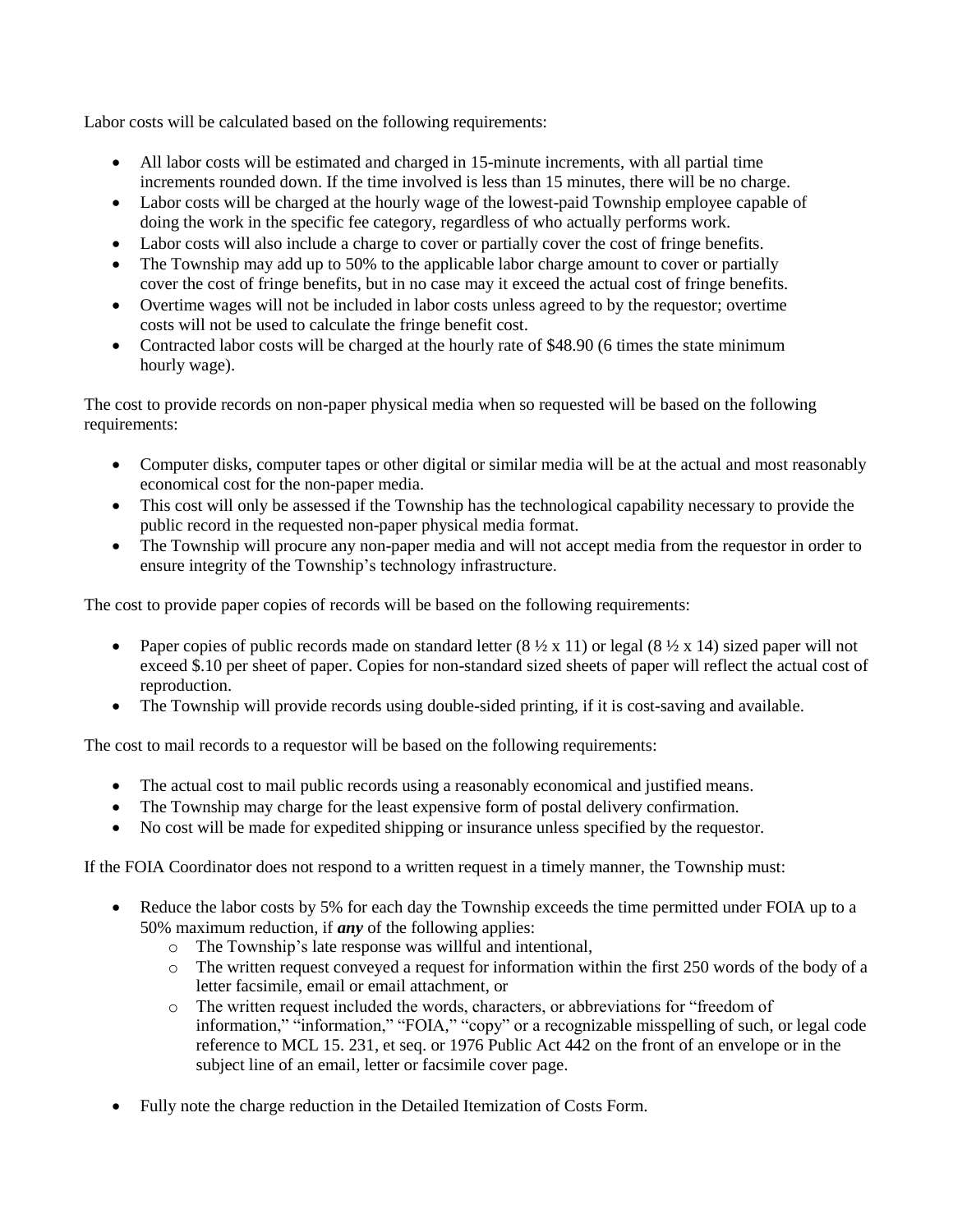### **Section 6: Waiver of Fees**

The cost of the search for and copying of a public record may be waived or reduced if in the sole judgment of the FOIA Coordinator a waiver or reduced fee is in the public interest because it can be considered as primarily benefitting the general public. The township board may identify specific records or types of records it deems should be made available for no charge or at a reduced cost.

### **Section 7: Discounted Fees**

## *Indigence*

The FOIA Coordinator will discount the first \$20.00 of the processing fee for a request if the person requesting a public record submits an affidavit stating that they are:

- Indigent and receiving specific public assistance, or
- If not receiving public assistance, stating facts demonstrating an inability to pay because of indigence.

An individual is not eligible to receive the waiver if:

- The requestor has previously received discounted copies of public records from the Township twice during the calendar year; or
- The requestor requests information in connection with other persons who are offering or providing payment to make the request.

An affidavit is sworn statement. The FOIA Coordinator may make a Fee Waiver Affidavit Form available for use by the public.

# *Nonprofit organization advocating for developmentally disabled or mentally ill individuals*

The FOIA Coordinator will discount the first \$20.00 of the processing fee for a request from:

- A nonprofit organization formally designated by the state to carry out activities under subtitle C of the federal developmental disabilities assistance and bill of rights act of 2000, Public Law 106-402, and the protection and advocacy for individuals with mental illness act, Public Law 99-319, or their successors, if the request meets all of the following requirements:
	- o Is made directly on behalf of the organization or its clients.
	- o Is made for a reason wholly consistent with the mission and provisions of those laws under section 931 of the mental health code, 1974 PA 258, MCL 330.1931.
	- o Is accompanied by documentation of its designation by the state, if requested by the public body.

## **Section 8: Appeal of a Denial of a Public Record**

When a requestor believes that all or a portion of a public record has not been disclosed or has been improperly exempted from disclosure, he or she may appeal to the Township Board by filing an appeal of the denial with the office of the Township Supervisor (*or "clerk" or "FOIA Coordinator," etc.*).

The appeal must be in writing, specifically state the word "appeal" and identify the reason or reasons the requestor is seeking a reversal of the denial. The Township FOIA Appeal Form (To Appeal a Denial of Records), may be used.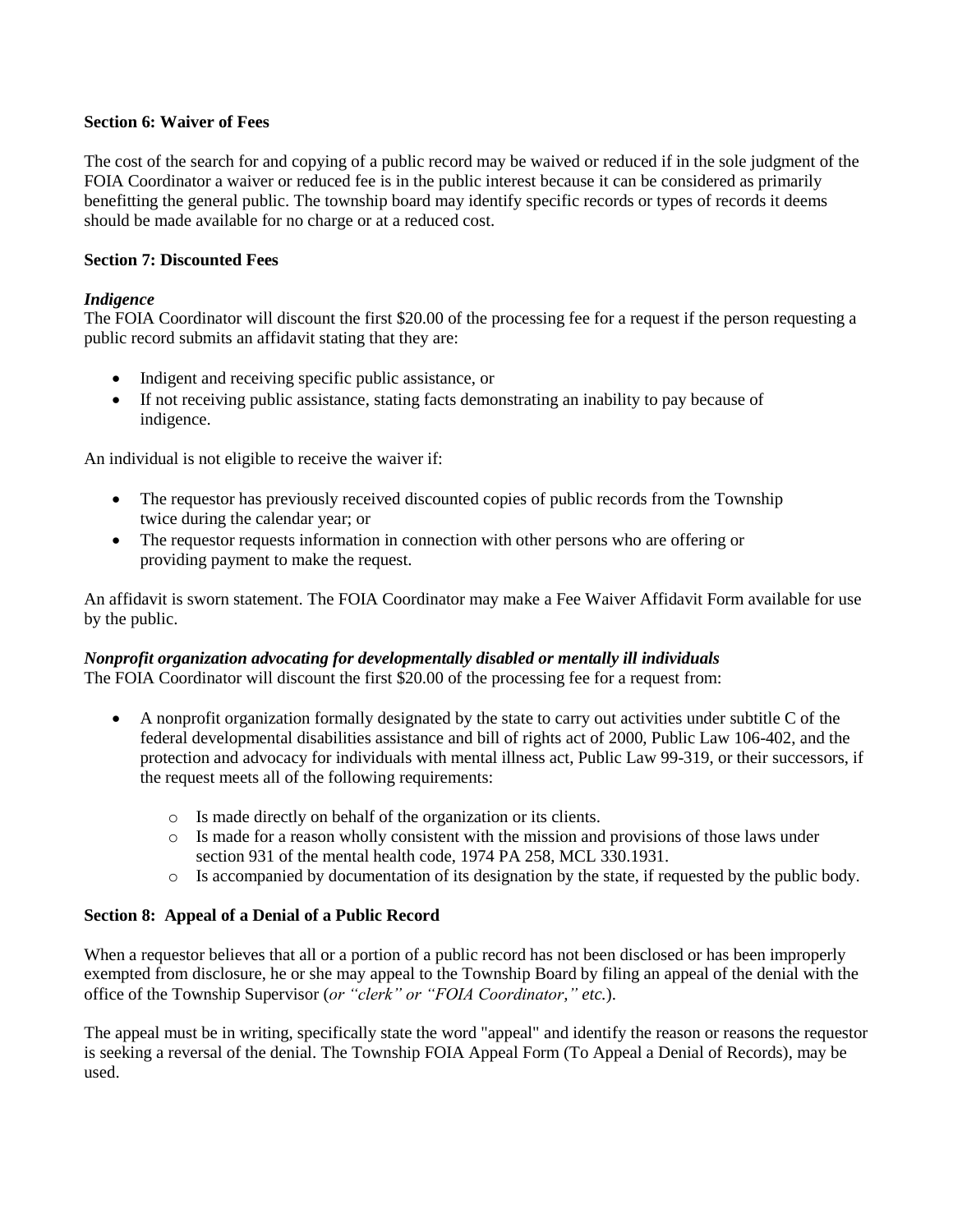The Township Board is not considered to have received a written appeal until the first regularly scheduled Township Board meeting following submission of the written appeal.

Within 10 business days of receiving the appeal the Township Board will respond in writing by:

- Reversing the disclosure denial;
- Upholding the disclosure denial; or
- Reverse the disclosure denial in part and uphold the disclosure denial in part; or
- Under unusual circumstances, issue a notice extending for not more than 10 business days the period during which the Township Board shall respond to the written appeal. The Township Board shall not issue more than 1 notice of extension for a particular written appeal.

If the Township Board fails to respond to a written appeal, or if the Township Board upholds all or a portion of the disclosure denial that is the subject of the written appeal, the requesting person may seek judicial review of the nondisclosure by commencing a civil action in Circuit Court.

Whether or not a requestor submitted an appeal of a denial to the Township Board, he or she may file a civil action in Iosco County Circuit Court within 180 days after the Township's final determination to deny the request.

If a court that determines a public record is not exempt from disclosure, it shall order the Township to cease withholding or to produce all or a portion of a public record wrongfully withheld, regardless of the location of the public record. Failure to comply with an order of the court may be punished as contempt of court.

If a person asserting the right to inspect, copy, or receive a copy of all or a portion of a public record prevails in such an action, the court shall award reasonable attorneys' fees, costs, and disbursements. If the person or Township prevails in part, the court may, in its discretion, award all or an appropriate portion of reasonable attorneys' fees, costs, and disbursements.

If the court determines that the Township has arbitrarily and capriciously violated this act by refusal or delay in disclosing or providing copies of a public record, the court shall order the Township to pay a civil fine of \$1,000.00, which shall be deposited into the general fund of the state treasury. The court shall award, in addition to any actual or compensatory damages, punitive damages in the amount of \$1,000.00 to the person seeking the right to inspect or receive a copy of a public record. The damages shall not be assessed against an individual, but shall be assessed against the next succeeding public body that is not an individual and that kept or maintained the public record as part of its public function.

## **Section 9: Appeal of an Excessive FOIA Processing Fee**

"Fee" means the total fee or any component of the total fee calculated under section 4 of the FOIA, including any deposit.

If a requestor believes that the fee charged by the Township to process a FOIA request exceeds the amount permitted by state law or under this policy, he or she must first appeal to the Township Board by submitting a written appeal for a fee reduction to the office of the Township Supervisor (*or "clerk" or "FOIA Coordinator," etc.*).

The appeal must be in writing, specifically state the word "appeal" and identify how the required fee exceeds the amount permitted. The Township FOIA Appeal Form (To Appeal an Excess Fee) may be used.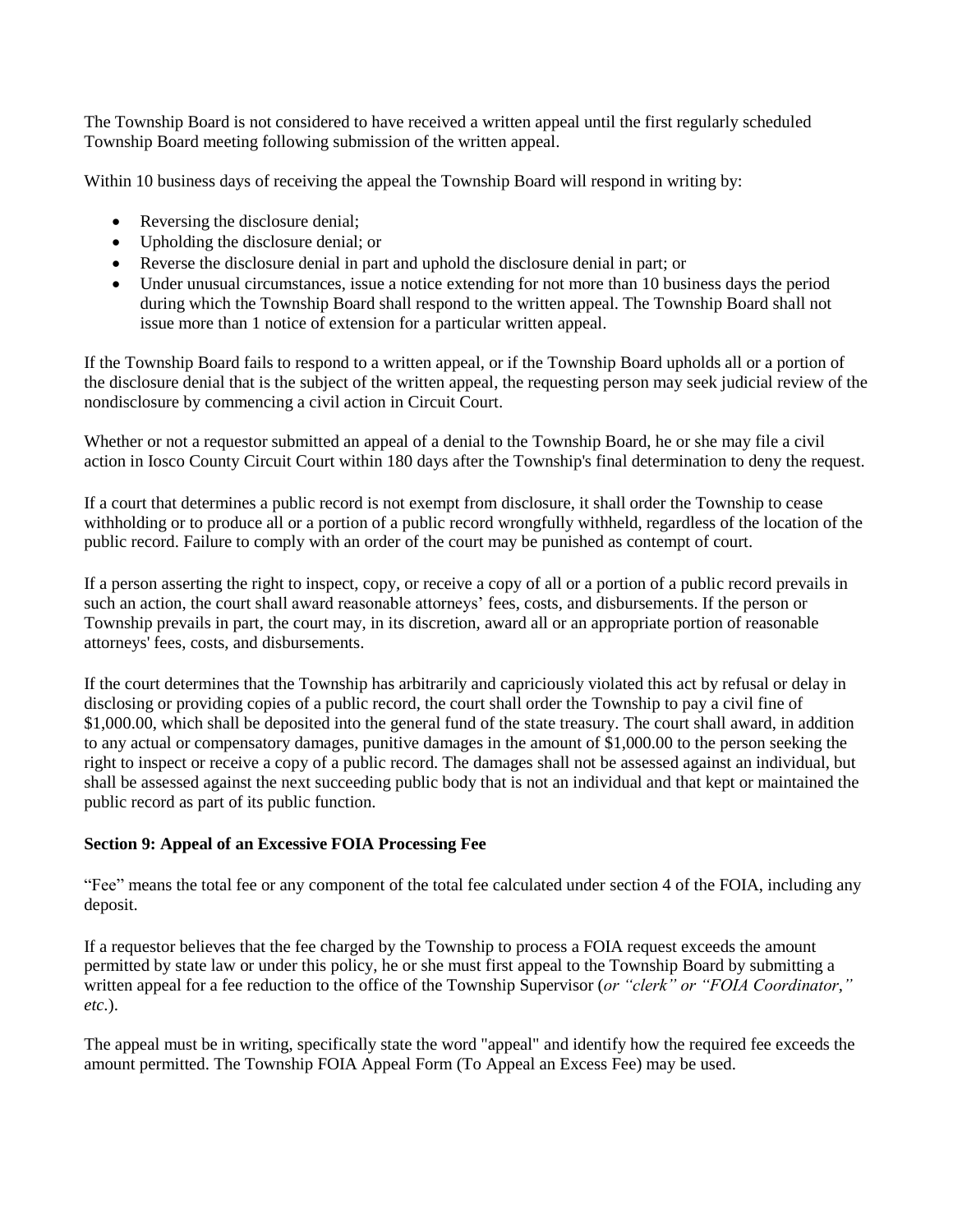The Township Board is not considered to have received a written appeal until the first regularly scheduled Township Board meeting following submission of the written appeal.

Within 10 business days after receiving the appeal, the Township Board will respond in writing by:

- Waiving the fee;
- Reducing the fee and issuing a written determination indicating the specific basis that supports the remaining fee;
- Upholding the fee and issuing a written determination indicating the specific basis that supports the required fee; or
- Issuing a notice detailing the reason or reasons for extending for not more than 10 business days the period during which the Township Board will respond to the written appeal. The Township Board shall not issue more than 1 notice of extension for a particular written appeal.

Where the Township Board reduces or upholds the fee, the determination must include a certification from the Township Board that the statements in the determination are accurate and that the reduced fee amount complies with its publicly available procedures and guidelines and Section 4 of the FOIA.

Within 45 days after receiving notice of the Township Board's determination of an appeal, the requesting person may commence a civil action in Iosco County Circuit Court for a fee reduction.

If a civil action is commenced against the Township for an excess fee, the Township is not obligated to complete the processing of the written request for the public record at issue until the court resolves the fee dispute.

An action shall not be filed in circuit court unless *one* of the following applies:

- The Township does not provide for appeals of fees,
- The Township Board failed to respond to a written appeal as required, or
- The Township Board issued a determination to a written appeal.

If a court determines that the Township required a fee that exceeds the amount permitted under its publicly available procedures and guidelines or Section 4 of the FOIA, the court shall reduce the fee to a permissible amount. Failure to comply with an order of the court may be punished as contempt of court.

If the requesting person prevails in court by receiving a reduction of 50% or more of the total fee, the court may, in its discretion, award all or an appropriate portion of reasonable attorneys' fees, costs, and disbursements. The award shall be assessed against the public body liable for damages.

If the court determines that the Township has arbitrarily and capriciously violated the FOIA by charging an excessive fee, the court shall order the Township to pay a civil fine of \$500.00, which shall be deposited in the general fund of the state treasury. The court may also award, in addition to any actual or compensatory damages, punitive damages in the amount of \$500.00 to the person seeking the fee reduction. The fine and any damages shall not be assessed against an individual, but shall be assessed against the next succeeding public body that is not an individual and that kept or maintained the public record as part of its public function.